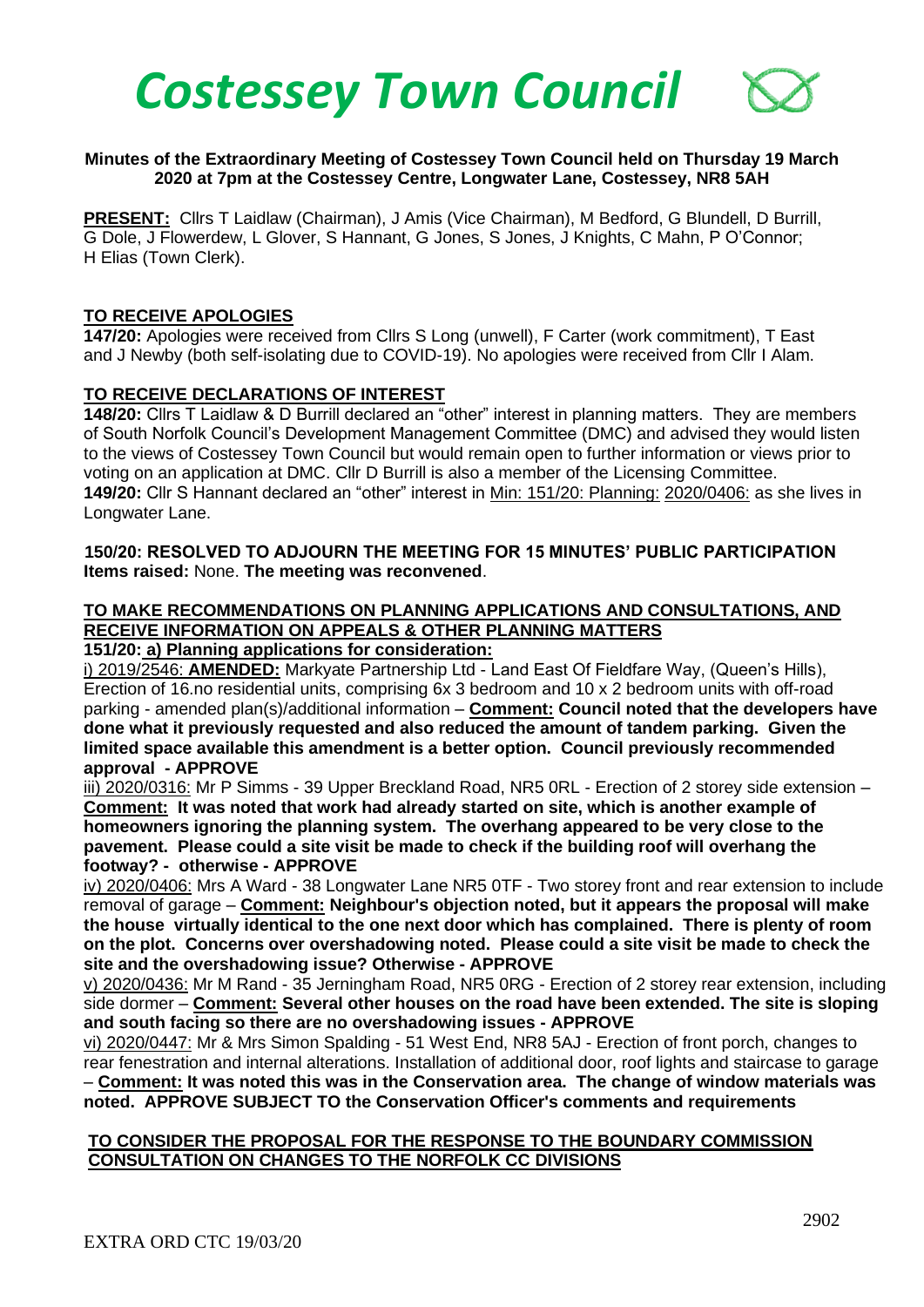**152/20:** A Norfolk CC officer for their Boundary WG had informed the County Councillors of the electorate number changes, which they had accepted were previously not up-to-date. Given the average number of electors in a Council division had risen from 8,500 to 8,900 as a result of the change, Lodge Farm could now be re-absorbed into the Costessey division leaving Queen's Hills ward of Costessey Town to be transferred to the proposed new Yare Valley division. This meant the map should be changed. Several councillors had sent map variants to Cllr Flowerdew. It was noted the CTC Boundary Review WG had not seen amended maps, but had agreed that Lodge Farm should remain in Costessey.

The issue then became "coterminosity" as the Queen's Hills ward of Costessey did not have any borders or transport links with Easton, so there were no physical means of getting from one to the other without passing through Costessey. As a minimum Sir Alfred Munnings Road would have to be added to Queen's Hills ward of Costessey TC to link Queen's Hills to Yare Valley division. It was suggested that a line should be drawn through open countryside either to the east or west of Costessey Park Golf Club as that should remain intact in one of the wards. The rubbish tip should also be fully included in one division or the other. Also, there was only one dwelling south of the A47 by-pass at Easton Lodge, which could also be added to a new Queen's Hills ward if necessary.

It was also suggested that no part of Costessey should be split, but this did not tie in with the requirement to only have one CCllr per division. Councillors could make individual submissions. It was suggested that CTC could withhold making a submission until the next consultation period or it could make no submission at all with just the individual councillors. It was further suggested that CTC needed to make a submission to ensure coterminosity.

**153/20: PROPOSAL: that CTC noted and accepted the NCC position, recognising that the electoral numbers would be revised (which NCC had acknowledged) along with the issue of coterminosity.**

**154/20: AMENDMENT: that a request be added to the motion asking the Boundary Commission to defer the decision until after the next County Council elections in 2021 due to the timescales involved.** 

For the amendment: 10. Against: 0. Abstentions: 4

**155/20:** The original proposal was voted on: For the original proposal: 8. Against: 5 Abstentions: 1

The full proposal including the amendment was carried:

**RESOLVED that CTC noted and accepted the NCC position, recognising that the electoral numbers would be revised (which NCC had acknowledged) along with the issue of coterminosity and that a request be added to the motion asking the Boundary Commission to defer the decision until after the next County Council elections in 2021 due to the timescales involved.** 

It was noted that Cllrs could make individual submissions.

## **TO CONSIDER CHANGES IN BANK ARRANGEMENTS FOR PAYMENTS IN THE LIGHT OF THE CORONAVIRUS MEASURES (EG SALARIES, EXTERNAL PAYMENTS ETC)**

**156/20:** It was suggested that the F,B&S Committee should make these decisions. However, the shutdown measures being introduced due to COVID-19 were likely to continue for some time, so face-to face meetings were unlikely to be allowed in future, possibly not before September and current legislation did not allow for decisions to be made unless "present and voting". The correct procedure was for decisions to be delegated to the Clerk of Deputy as the Proper Officer, who could seek a "steer" from councillors.

**157/20:** As an interim measure it was suggested that to preserve social distancing the Clerk should ring two councillors, leave the folder of cheques on the doorstep, and return to the car whilst the cheques were signed at each dwelling.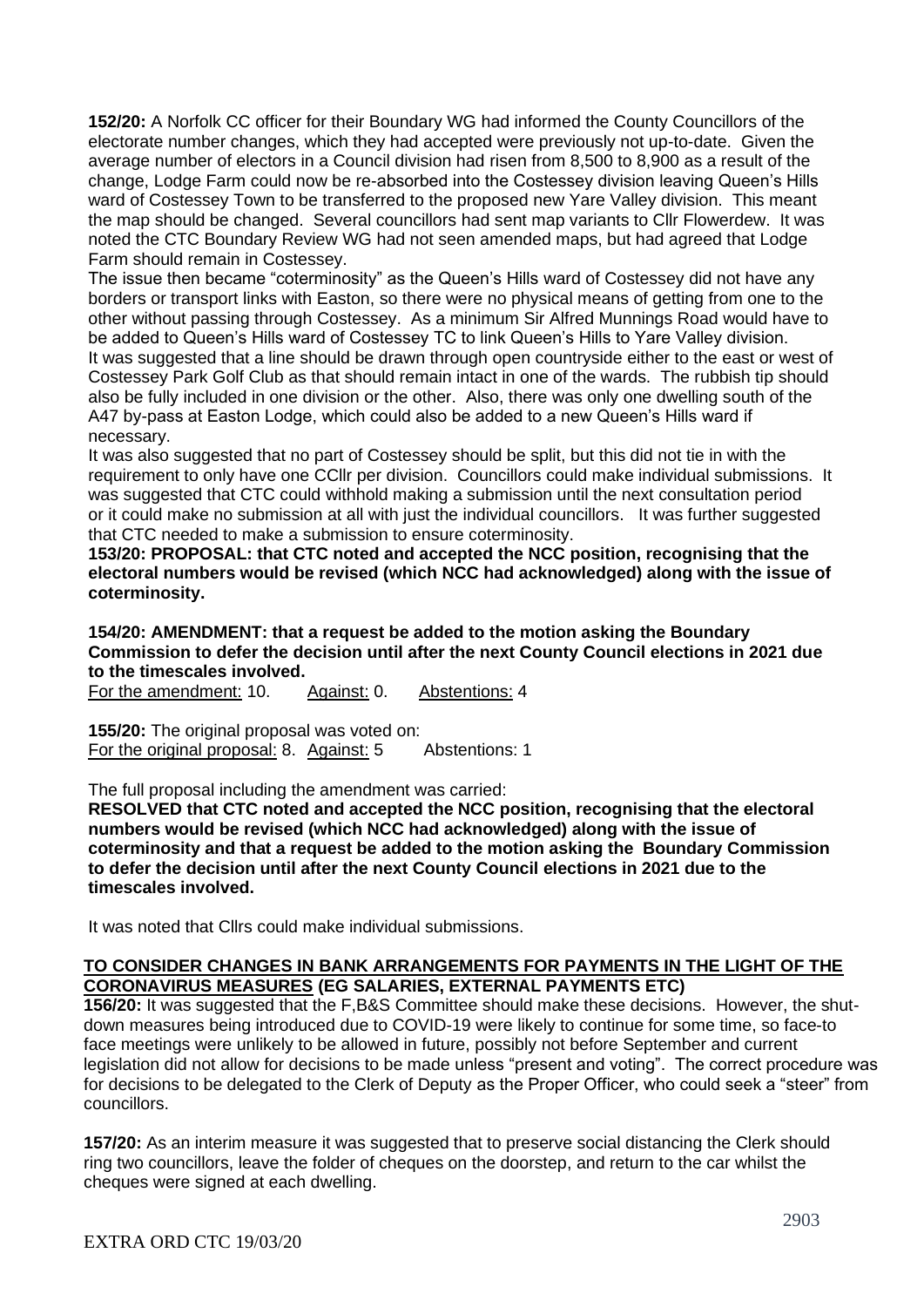#### **158/20:** To enable CTC to carry out its obligations with regard to payments the following interim measures were discussed:

Longer term the system operated at Aylsham TC, which also banked with Barclays, could be adopted, whereby two of the existing mandate signatories were provided with additional authorisation cards (not debit cards), and after the office had set up the payment on the computer the two designated Cllrs could use their PIN nos. to approve payment via the internet. Copies of the invoices should be e-mailed to the two Cllrs. This measure could also be used for payment of salaries, though if the banks closed their doors to customers CTC still had a cheque book for the Salaries account. Cheques could perhaps then be scanned by employees on their phones and sent to their banks for payment into their accounts. **RESOLVED to go down the dual authorisation route as at Aylsham TC, allowing banking access and authorisation of external payments by two existing bank signatories with card readers. ACTION: Town Clerk** 

**159/20:** The Business Banker was again suggesting that CTC should pay for the enhanced Barclays.net service aimed at international businesses which cost £22 per account per month; it was noted that CTC had five accounts with Barclays.

## **RESOLVED to leave research into Barclays.net for the time being**

**160/20:** As a temporary crisis measure the office staff should be able to access the Bank accounts to set up payments, transfer between accounts etc in the case that both the Clerk and her Deputy fall ill. The envelope should be opened in the presence of two people, Councillors informed and a list of cheques to be e-mailed to all Councillors to ensure checks and balances were in place for payments.

**RESOLVED that the Clerk's PIN no. should be placed in a signed, sealed envelope within a safe, and that in the event of the Clerk and Deputy not being able to access the bank accounts, the Accounts Assistants should be allowed to access the envelope during the crisis with the PIN no being changed when the crisis is over. ACTION: Town Clerk** 

**161/20:** Currently the Clerk and her Deputy can only authorise payment of invoices up to £2,000 net, after which they are presented to full Council for authorisation.CTC could allow the Clerk or her Deputy to authorise payment of all invoices regardless of the amount and these payments could be ratified at the next regular meeting, with invoices being e-mailed to Councillors for information.

**RESOLVED to allow the Clerk to authorise payment of all invoices including those over £2,000**  *pro tem* **to be ratified when crisis was over at a regular meeting. ACTION: Town Clerk** 

**162/20:** Concern was expressed that most of the mandate signatories were in the high-risk category. If any councillor banked with Barclays it would be easier to add them to the mandate list. **RESOLVED that Cllr D Burrill be added as a bank signatory and that Cllr M Bedford also be added if needed**

## **TO CONSIDER AN UPDATE ON THE FETE & FAIR 2020**

**163/20:** It had become obvious that the Fete was not going to be able to take place in 2020. The stage, the bands and the reptile attraction had all indicated that they would be willing to put the payments made towards the next fete in 2021. Stall holders were also willing to carry over their payments to the following year. Doubts were raised as to the sustainability of companies in the current COVID19 crisis.

**PROPOSAL that the 2020 Fete be cancelled.**

**AMENDMENT that the 2020 fete be postponed to 2021 rather than cancelled**

A lengthy discussion followed and a vote taken. For postponement: 8 Against: 6

The substantive proposal was then voted on: For cancellation of the 2020 Fete: 5 Against: 6 **RESOLVED that the 2020 Fete be postponed to 2021**